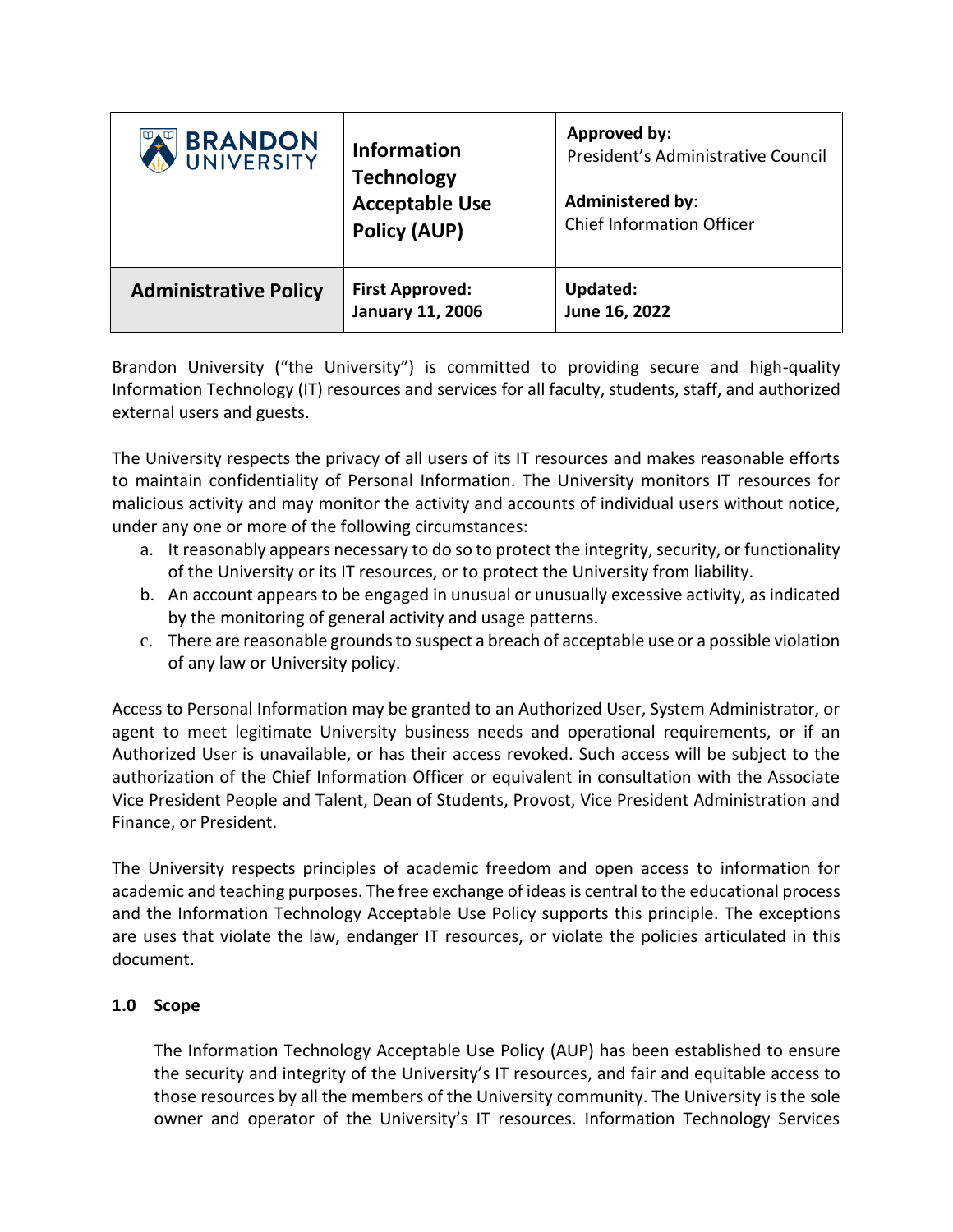("ITS") has a responsibility to maintain IT resources in a manner consistent with the University's mission.

This policy shall apply to all members of the University community, including faculty, staff, students, contractors, and authorized external users, and guests.

This policy governs the use of IT resources owned and operated by the University, including those purchased through research funds administered by the University or acquired by the University through a contractual agreement. "IT resources" is inclusive of all University computing systems, devices, and technologies including servers, desktops, laptops, laboratory computers, smart phones, networks and network devices, hardware, software, data, and applications related to these systems. This policy covers all University-owned IT resources, facilities, equipment, and services regardless of location or access site (on campus or off campus).

IT resources are intended to support research, education, instruction, and administrative processes of the University. Members of the University community using IT resources shall be aware they may have access to sensitive data in the course of their work and study and that such data should be appropriately managed and protected. Members of the University community should likewise be aware that improper usage of the University networks and systems could have adverse effects on other IT resources, facilities, and users at the University.

The policy has been developed in the context of, and is designed to complement:

- Existing University policies and regulations, particularly those governing use of University property and services, privacy, security, disciplinary aspects, respectful workplace compliance, non-academic misconduct, discrimination and harassment prevention, student records, copyright and intellectual property.
- Any Municipal, Provincial, and Federal Laws or Regulations.
- Collective agreements.

# **2.0 Policy**

# **2.1 Authorized Use**

- a. University students, staff, faculty, visiting professors, researchers, or special presenters are entitled to the secure wireless network provided by the University.
- b. Visitors and guests to the University are allowed access to the University's open, nonsecure wireless network.
- c. Users have access to the IT resources for which they are authorized.
- d. Users are responsible for the use of their accounts and devices and shall keep their passwords and devices secure.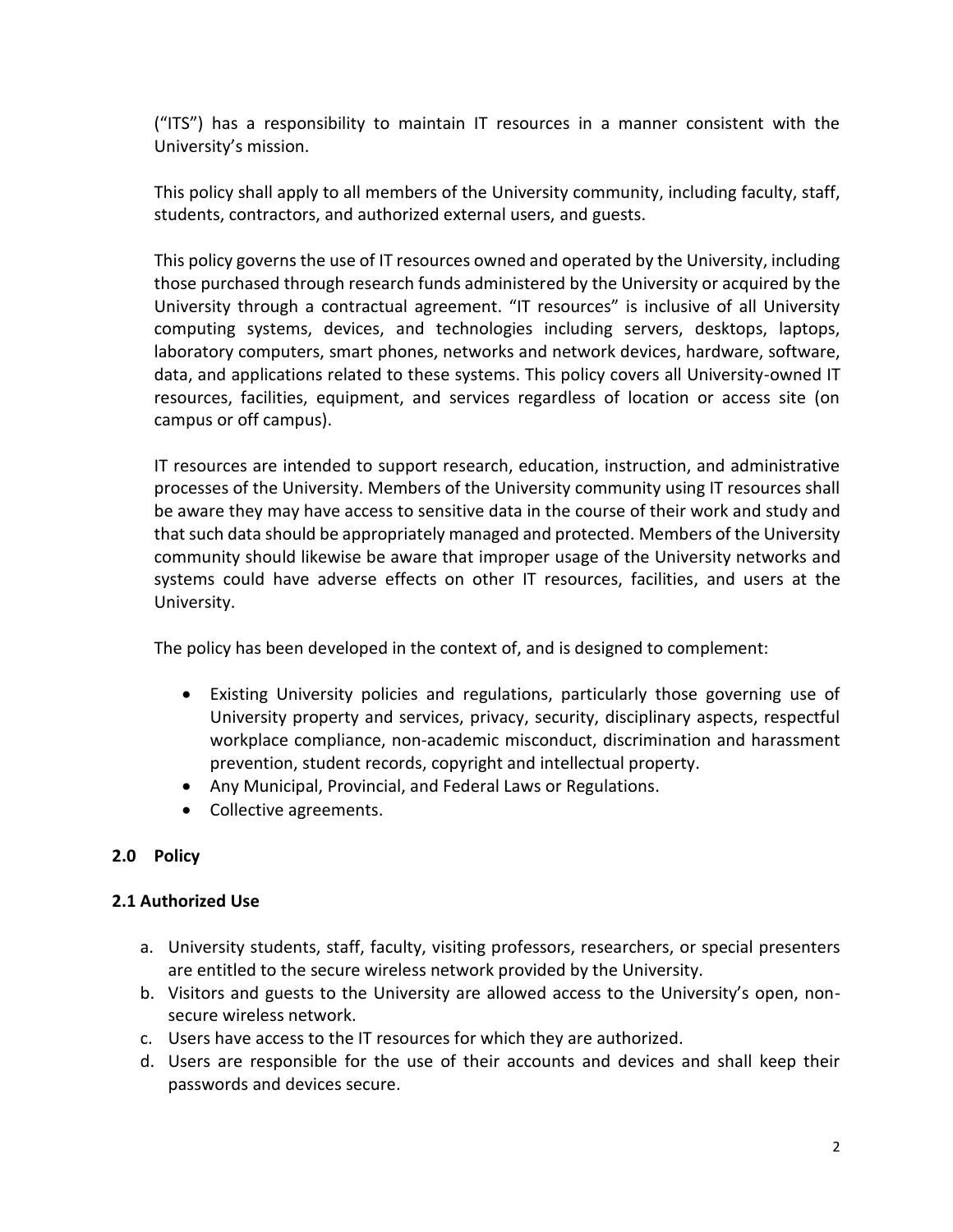- e. While this policy allows for reasonable personal use of University IT resources, the University is committed to the resources allocated for University related teaching, learning, research, and administrative work. The use of the IT resources for non-University-related activities that place heavy loads on University resources, causes network congestion, or that severely impacts the work of others is prohibited.
- f. Users are responsible to follow the license agreements of the software they use and install. ITS may require users to obtain clarification from vendors on the responsibilities and limitations under software license agreements.

# **2.2 Breaches of Acceptable Use**

Unless explicitly authorized (for instance, for purposes of study and research or for University business purposes) breaches of acceptable use include, but are not limited to:

- a. Deliberate attempts to tamper with IT resources.
- b. Attempting to circumvent information security provisions or exploit vulnerabilities, activities intended to disrupt normal University operations, IT resources, data security, networks, network security, hardware, or computer facilities.
- c. Attempting unauthorized access to any IT resources.
- d. Giving access to licensed or access-controlled IT resources to non-authorized persons.
- e. Divulging passwords or credentials to any person, system, or third-party. ITS does not require access to users' passwords, nor does any other party.
- f. Moving, modifying, or copying programs, or any other forms of software from one system to another without proper authorization. This includes personal computers, devices, and personal workstation software.
- g. Use of software belonging to or licensed to other users or to Brandon University without proper authorization to do so.
- h. Breaking or attempting to circumvent copyright, intellectual property, access, and licensing provisions.
- i. Attempts to misrepresent or use other mechanisms to access restricted data.
- j. Attempts to collect, use, or disclose, the personal information of others without informed consent of the other party.
- k. Installation of network-enabled devices on the University's secure networks without authorization from ITS.
- l. Use of University IT resources to create, display, distribute or disseminate threatening, discriminatory, harassing, abusive, or malicious material.
- m. Use of University IT resources to send threatening, discriminatory, harassing, abusive, or malicious emails or messages.
- n. Sending messages under an assumed name or modified address with intent to misidentify the sender or origin of the message.
- o. The use of IT resources for personal business or commercial use, including but not limited to the posting of commercial web pages and the distribution of unsolicited advertising.
- p. Use of IT resources for private consulting or for any form of direct personal financial gain.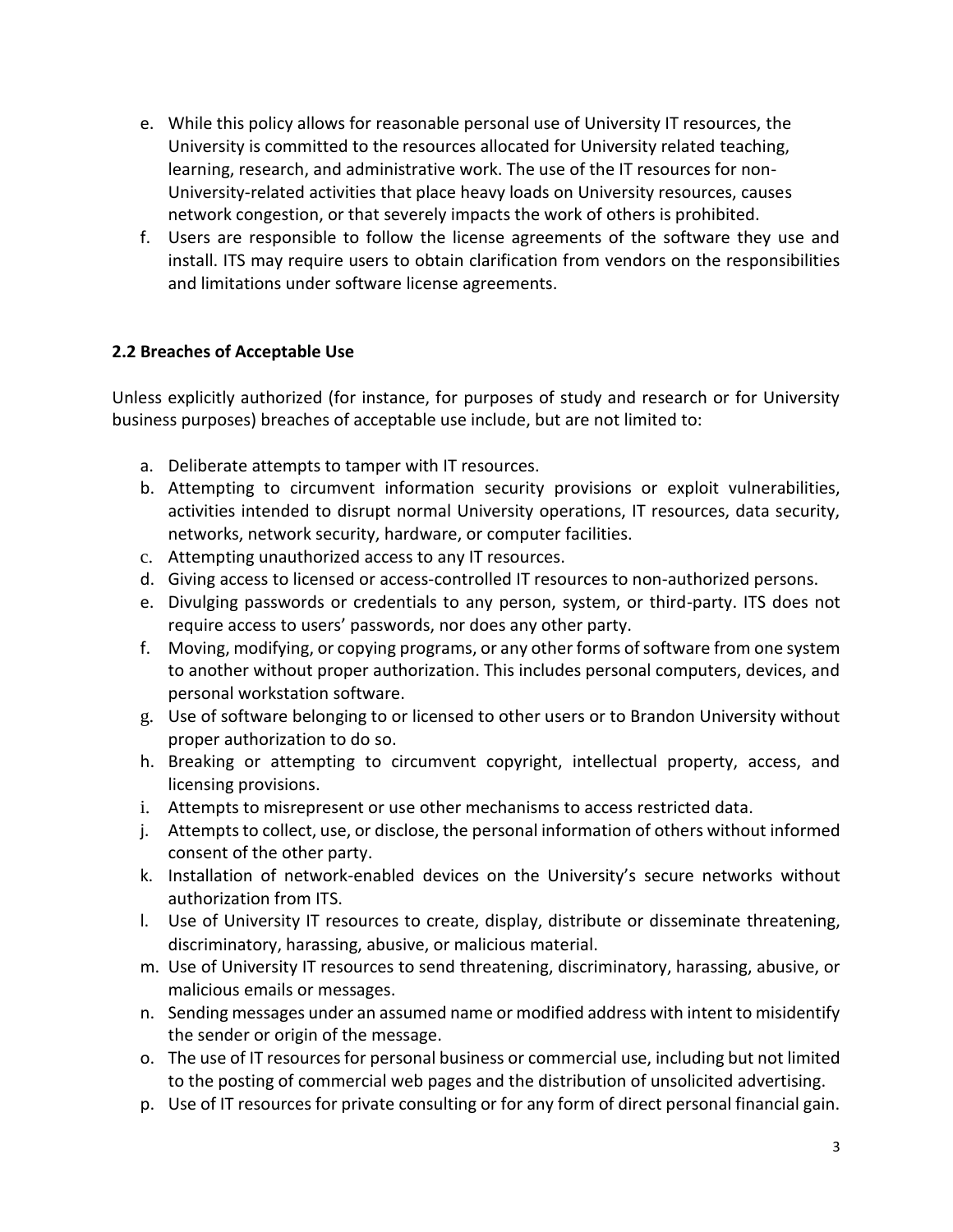q. Passwords used at the University shall not be used for any other system or service outside of Brandon University.

# **2.7 Consequences of Prohibited Use**

- a. The nature and severity of violations of this policy determines the level of initial response. Repeated violations of this policy following clear communication or warnings adds to severity of the response.
- b. If the integrity or security of an IT resource is compromised or at-risk through suspected violation of this policy, ITS may direct the immediate removal of a user's access to IT resources pending completion of an internal investigation.
- c. Examples of corrective actions and/or remedial actions may include one or more of the following:
	- Verbal or written warning from the appropriate supervisor/administrator
	- Formal apology
	- Mandated education or training
	- Community service
	- Loss of privileges
	- Probation
	- Restitution/alternative resolution
	- Interim suspension (with/without pay, pending an investigation) (removal from a course or part of a course)
	- Termination or expulsion or formal removal from campus
	- Specific for employees: change in work assignment
- d. If violation of this policy is concurrent with violation of other University policies, then University Administrators may investigate the violation of all applicable policies and assign corrective action based on combined severity of all applicable policy violations.
- e. If violation of this policy is concurrent with illegal actions, law enforcement will be notified.

# **3.0 Definitions**

- **3.1** Access: The ability to view, use, edit information and data in IT resources.
- **3.2** Account: A system-generated user identification.
- **3.3** Authorized External User: An individual granted authorization to use IT resources owned by and operated by Brandon University but who is not an employee or student of the institution (e.g. invited speaker).
- **3.4** Facility: Any combination of IT resources or services, including physical spaces such as labs, or virtual services such as learning management systems.
- **3.5** Guest: A member of the public who is not an employee, student, or authorized external user of the institution (e.g. community user in the library, using wireless at Healthy Living Centre).
- **3.6** Hardware: The physical equipment used for networking and computing.